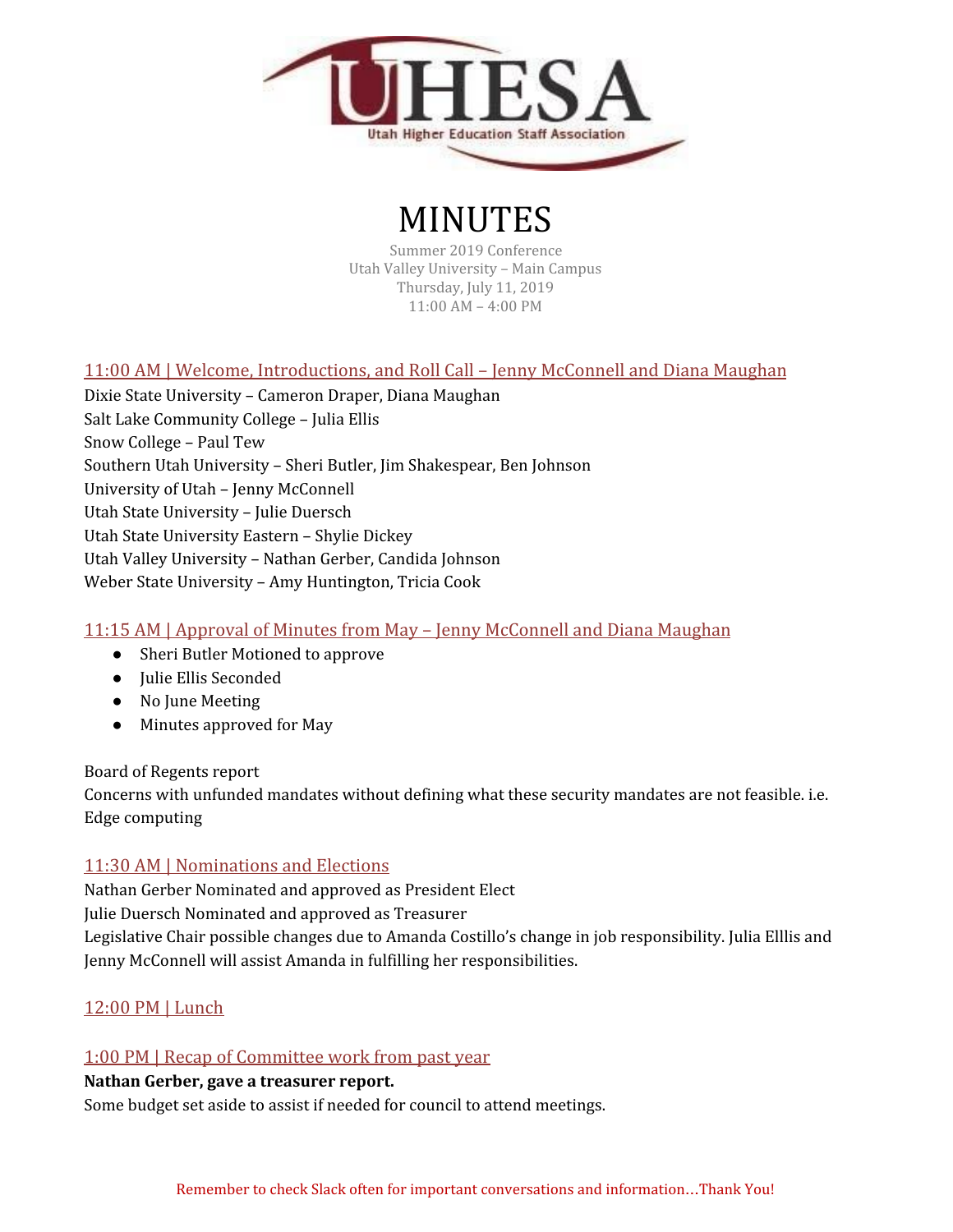

Annual dues \$350.00 for two members from each institution Conferences drop back to 1 day site visits: September and March See appendix for detailed information on the budget. Motion to approve budget passed.

#### **Webpage:**

USU and Snow do not have a landing page for the website. Please send to Kenzie Lundberg. <http://uhesa.org/bff.html>

#### **Legislation:**

We had a meeting in June with Neil Abercrombie, the Vice President for Federal and State Relations at USU. He mentioned that the Board of Regents were not meeting in July and that there were no major priorities identified in June by any of the point contacts at each institution. A lot of activity will start to happen leading up to the August Board of Regents meetings. He mentioned that there is an informal social event that might be good to have representation from Legislative individuals but he wasn't sure who would be appropriate to invite. I will try to find out when and where that is taking place and let you both know. I don't think it will be an open invite for just anyone.

I had planned to send out a survey to gauge Legislative concerns, should I still send this out? I am not sure if this is the best way to engage this board on Legislative issues. I sense that the board prefers updates but does not really get into the nitty gritty. I may just sense this because of the informality of the phone calls. Possibility of attending education day during the legislative period and having other legislative rep attend as well.

Get to know your representatives, but not as a representative of your institution. Jenny - Expressed her appreciation of her time as president -

## 2:00 PM | Break before tour

## 2:15 PM | UVU Tour – Roots of Knowledge

## 3:15 PM | UHESA Business – led by Jenny

2019-2020 phone calls 9:00 am - Second Thursday of the month Starting August 8th Zoom meetings Have Kenzie update webpage September 13 full day calendar USU March 27the Dixie Full day July visit Weber July Tentative 9 and 10 or 16 and 17

## 4:00 PM | Adjourn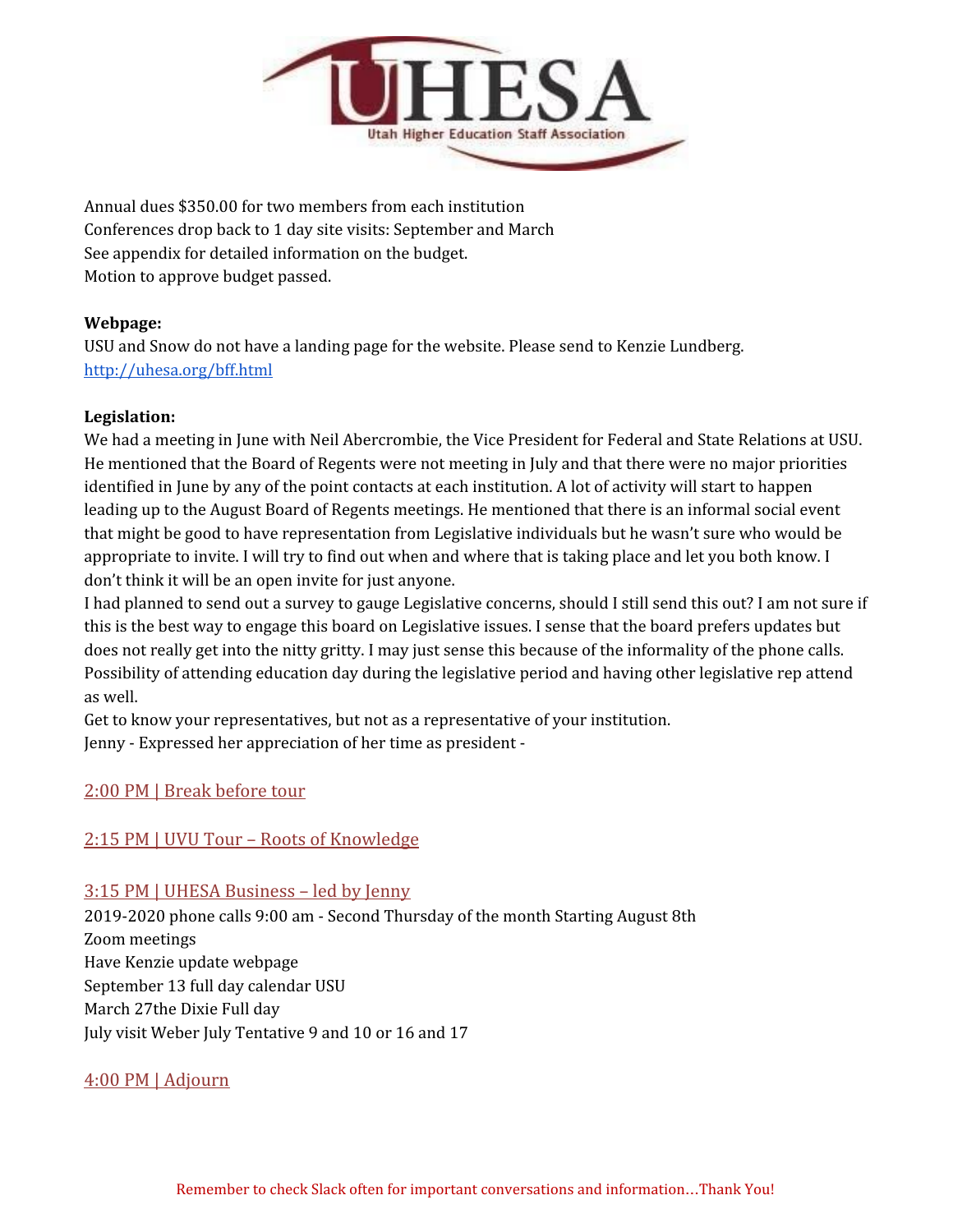



Summer 2019 Conference

Utah Valley University – Main Campus

Friday, July 12, 2019

8:30 AM – 2:00 PM

## 8:30 AM | Lite Breakfast, Welcome and Roll Call – Sheri Butler and Diana Maughan

Dixie State University – Cameron Draper, Diana Maughan Salt Lake Community College – Julia Ellis Snow College – Paul Tew Southern Utah University – Sheri Butler, Ben Johnson University of Utah – Jenny McConnell Utah State University – Julie Duersch Utah State University Eastern – Utah Valley University – Nathan Gerber, Candida Johnson Weber State University – Amy Huntington, Tricia Cook

## 9:00 AM | Vision, Mission, and Direction for 2019-20 year – Sheri Butler

Without us the staff administration and directives never reach the students Our role of UHESA is to support each other in our roles at our individual institutions We need to make a connection to our presidents who then has connection with the legislator

## 10:30 AM | Break

# 10:45 AM | Presentation – How UHESA serves us and our institutions (Nathan Gerber) ?? **Review Mission Statement**

Mission: Our mission is to unify, train, educate, and cultivate higher education staff and their associations; to create a powerful voice for staff within the state of Utah; to instill a sense of pride in higher education staff; and to educate the citizens of Utah regarding the worth of Higher Education.

Collaborating ideas is how we fulfill our role as UHESA. We need to bring ideas and learn ideas

Help people excel in their strengths both in our associations as well as our staff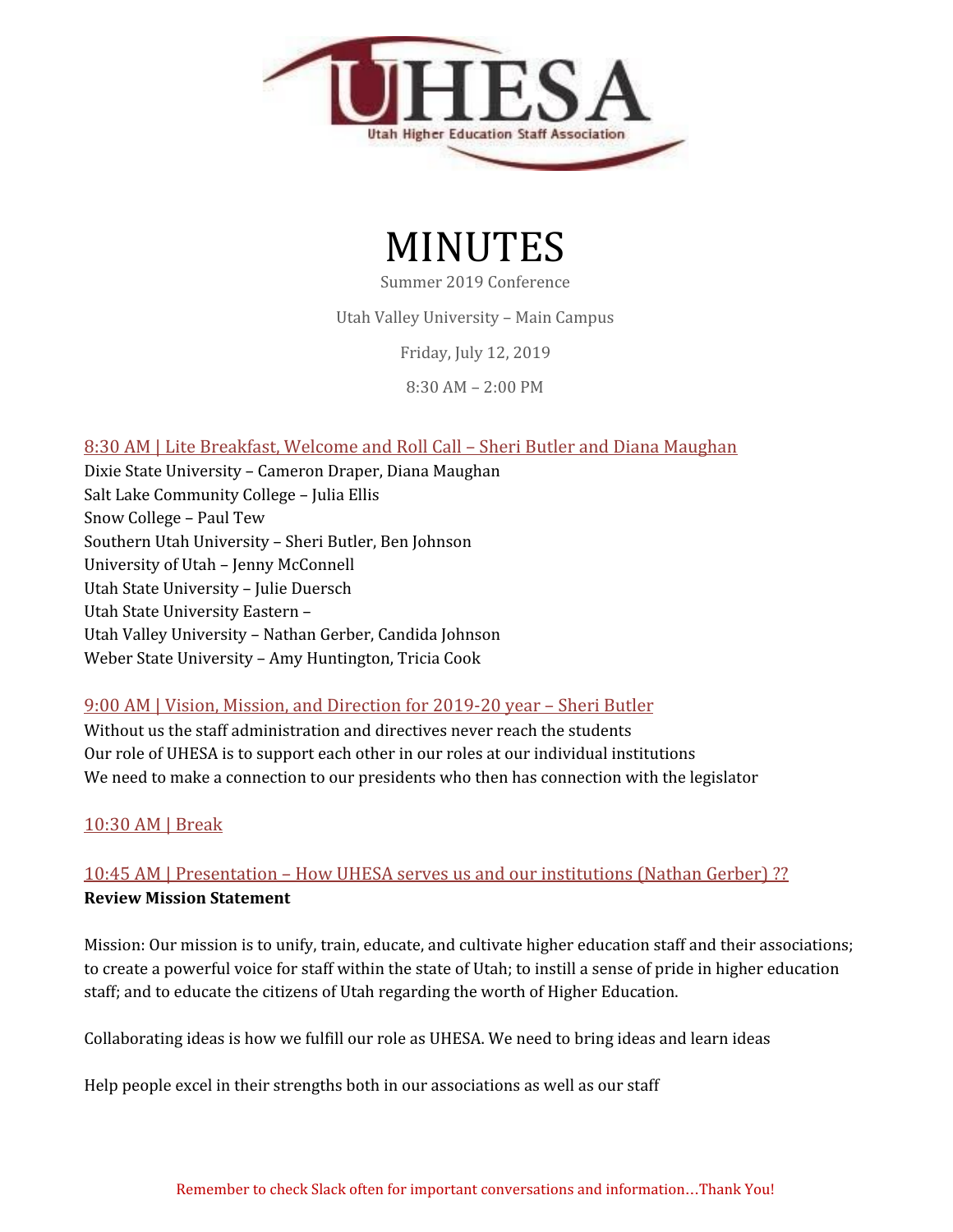

Our ultimate goal has got to be student success How to implement solutions back home…..

Bee Colony Culture vs Staff Association

- We each have different roles in our Staff Associations
- We each serve for a relatively short period of time
- Transferring responsibility seamlessly is a must for success
- We must be easily replaced when the time comes
- If we each fulfill our roles, our team will flourish
- Constant communication creates smooth working connections
- Sharing the load keeps the staff association progressing as a unit, team, and mechanism

Leadership needs to empower and delegate

The communication mechanism is the best means of getting people to focus on their own responsible

Staff Associations: Advocate, unify communicate, involve

Shawn Achor: The happiness Advantage--TED Talk https://www.youtube.com/watch?v=GXy\_kBVq1M

#### 12:00 PM | Lunch

#### 1:00 PM | Set goals, make assignments, etc.

Topics will be discussed during the conference calls. Notice given in advance

- Benefits
- Staff Association Organization
- Recognition
- Staff Association Scholarship
- Tuition Waiver
- Check past surveys
- Staff Development
- Staff Salary equity
- Procedure manual
- Marketing to staff about association (Method, to whom, etc)
- Socializing Events for staff
- Connection and communication with administration
- Connection and communication with Faculty
- Connection and communication with student association